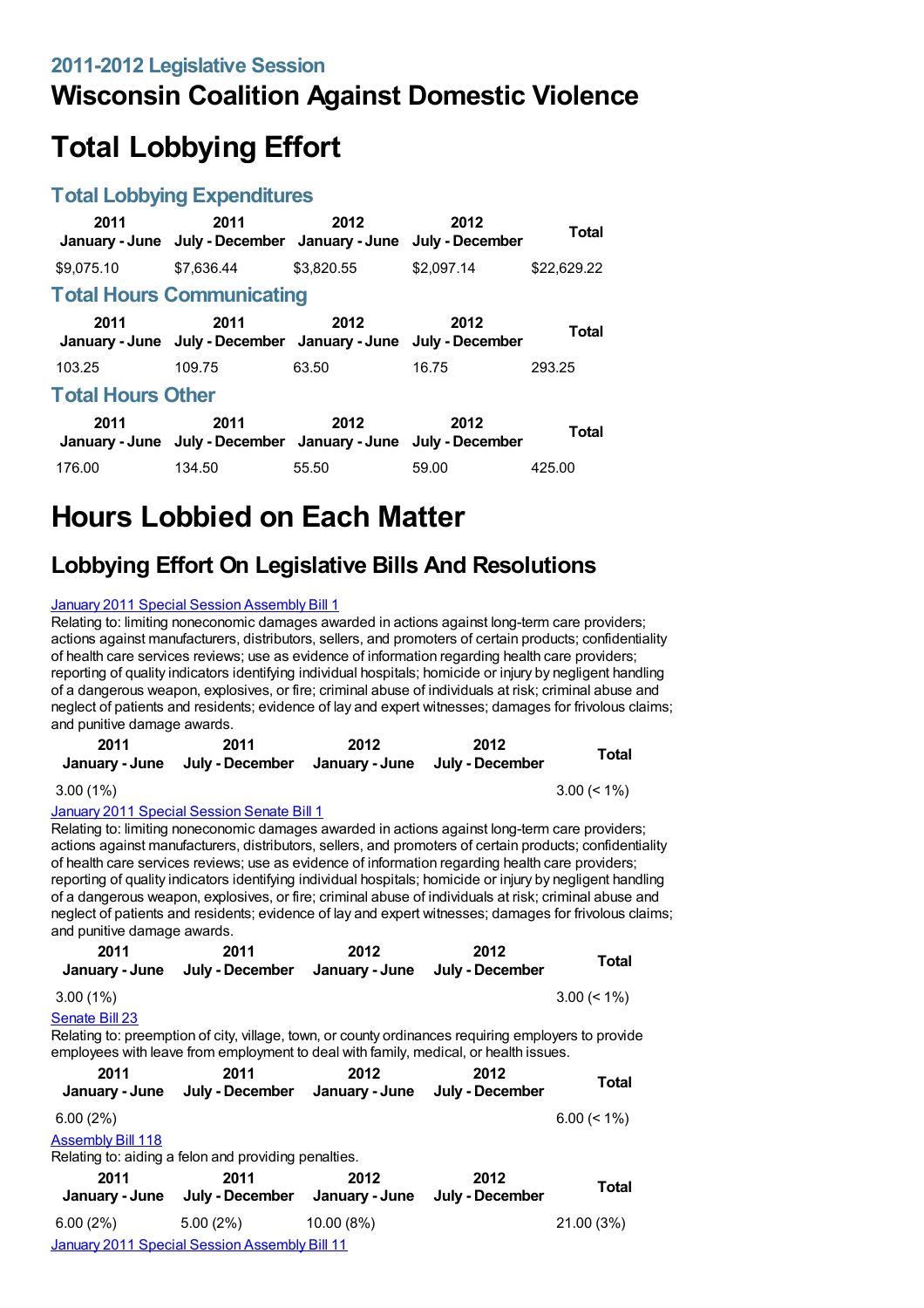Relating to: state finances, collective bargaining for public employees, compensation and fringe benefits of public employees, the state civil service system, the Medical Assistance program, sale of certain facilities, granting bonding authority, and making an appropriation.

| 2011                             | 2011                                                                                                                                                                                                                                                                                                                                                                                                                                                                      | 2012                   | 2012                    | <b>Total</b>   |
|----------------------------------|---------------------------------------------------------------------------------------------------------------------------------------------------------------------------------------------------------------------------------------------------------------------------------------------------------------------------------------------------------------------------------------------------------------------------------------------------------------------------|------------------------|-------------------------|----------------|
| January - June                   | July - December                                                                                                                                                                                                                                                                                                                                                                                                                                                           | January - June         | July - December         |                |
| 11.00 (4%)                       |                                                                                                                                                                                                                                                                                                                                                                                                                                                                           |                        |                         | 11.00 (2%)     |
| Senate Bill 93                   |                                                                                                                                                                                                                                                                                                                                                                                                                                                                           |                        |                         |                |
|                                  | Relating to: going armed with weapons, possessing or transporting a firearm, bow, or crossbow under<br>certain circumstances, disorderly conduct limitations, and electric weapons.                                                                                                                                                                                                                                                                                       |                        |                         |                |
| 2011                             | 2011                                                                                                                                                                                                                                                                                                                                                                                                                                                                      | 2012                   | 2012                    |                |
| January - June                   | July - December                                                                                                                                                                                                                                                                                                                                                                                                                                                           | January - June         | July - December         | <b>Total</b>   |
| 45.00 (16%)                      |                                                                                                                                                                                                                                                                                                                                                                                                                                                                           |                        |                         | 45.00 (6%)     |
| <b>Assembly Bill 126</b><br>2011 | Relating to: carrying a concealed weapon; licenses authorizing persons to carry concealed weapons;<br>possessing or transporting a firearm, bow, or crossbow under certain circumstances; disorderly<br>conduct limitations; photographic identification cards for former law enforcement officers; providing an<br>exemption from emergency rule procedures; requiring the exercise of rule-making authority; making<br>appropriations; and providing penalties.<br>2011 | 2012                   | 2012                    |                |
| January - June                   | July - December                                                                                                                                                                                                                                                                                                                                                                                                                                                           | January - June         | July - December         | <b>Total</b>   |
| 45.00 (16%)                      |                                                                                                                                                                                                                                                                                                                                                                                                                                                                           |                        |                         | 45.00 (6%)     |
| <b>Assembly Bill 54</b>          | Relating to: equalizing physical placement to the highest degree, requiring the court to state the<br>reasons for ordering sole legal custody or not equalizing physical placement, and standards for<br>modifying legal custody or physical placement.                                                                                                                                                                                                                   |                        |                         |                |
| 2011<br>January - June           | 2011<br>July - December                                                                                                                                                                                                                                                                                                                                                                                                                                                   | 2012<br>January - June | 2012<br>July - December | <b>Total</b>   |
| 50.00 (18%)                      | 5.00(2%)                                                                                                                                                                                                                                                                                                                                                                                                                                                                  |                        |                         | 55.00 (8%)     |
| <b>Assembly Bill 237</b>         | Relating to: authorization to make arrests for activities punishable by civil forfeiture.                                                                                                                                                                                                                                                                                                                                                                                 |                        |                         |                |
| 2011                             | 2011                                                                                                                                                                                                                                                                                                                                                                                                                                                                      | 2012                   | 2012                    |                |
| January - June                   | July - December                                                                                                                                                                                                                                                                                                                                                                                                                                                           | January - June         | July - December         | <b>Total</b>   |
|                                  | 2.00(1%)                                                                                                                                                                                                                                                                                                                                                                                                                                                                  |                        |                         | $2.00 \le 1\%$ |
| Senate Bill 237                  |                                                                                                                                                                                                                                                                                                                                                                                                                                                                           |                        |                         |                |
|                                  | Relating to: providing instruction in human growth and development.                                                                                                                                                                                                                                                                                                                                                                                                       |                        |                         |                |
| 2011                             | 2011                                                                                                                                                                                                                                                                                                                                                                                                                                                                      | 2012                   | 2012                    | <b>Total</b>   |
| January - June                   | July - December                                                                                                                                                                                                                                                                                                                                                                                                                                                           | January - June         | July - December         |                |
|                                  | 2.00(1%)                                                                                                                                                                                                                                                                                                                                                                                                                                                                  |                        |                         | $2.00 \le 1\%$ |
| <b>Assembly Bill 337</b>         | Relating to: providing instruction in human growth and development.                                                                                                                                                                                                                                                                                                                                                                                                       |                        |                         |                |
| 2011                             | 2011                                                                                                                                                                                                                                                                                                                                                                                                                                                                      | 2012                   | 2012                    |                |
| January - June                   | July - December                                                                                                                                                                                                                                                                                                                                                                                                                                                           | January - June         | July - December         | <b>Total</b>   |
|                                  | 2.00(1%)                                                                                                                                                                                                                                                                                                                                                                                                                                                                  |                        |                         | $2.00 \le 1\%$ |
| <b>Assembly Bill 263</b>         |                                                                                                                                                                                                                                                                                                                                                                                                                                                                           |                        |                         |                |
|                                  | Relating to: costs associated with providing false information to a law enforcement officer.                                                                                                                                                                                                                                                                                                                                                                              |                        |                         |                |
| 2011                             | 2011                                                                                                                                                                                                                                                                                                                                                                                                                                                                      | 2012                   | 2012                    | <b>Total</b>   |
| January - June                   | July - December                                                                                                                                                                                                                                                                                                                                                                                                                                                           | January - June         | July - December         |                |
|                                  | 5.00(2%)                                                                                                                                                                                                                                                                                                                                                                                                                                                                  |                        |                         | $5.00 \le 1\%$ |
| Senate Bill 79                   | Relating to: the privilege of self-defense.                                                                                                                                                                                                                                                                                                                                                                                                                               |                        |                         |                |
| 2011                             | 2011                                                                                                                                                                                                                                                                                                                                                                                                                                                                      | 2012                   | 2012                    |                |
| January - June                   | July - December                                                                                                                                                                                                                                                                                                                                                                                                                                                           | January - June         | July - December         | <b>Total</b>   |
|                                  | 15.00 (6%)                                                                                                                                                                                                                                                                                                                                                                                                                                                                |                        |                         | 15.00 (2%)     |
| <b>Assembly Bill 69</b>          |                                                                                                                                                                                                                                                                                                                                                                                                                                                                           |                        |                         |                |
|                                  | Relating to: the privilege of self-defense.                                                                                                                                                                                                                                                                                                                                                                                                                               |                        |                         |                |
| 2011<br>January - June           | 2011<br>July - December                                                                                                                                                                                                                                                                                                                                                                                                                                                   | 2012<br>January - June | 2012<br>July - December | <b>Total</b>   |
|                                  | 17.00 (7%)                                                                                                                                                                                                                                                                                                                                                                                                                                                                |                        |                         | 17.00 (2%)     |
|                                  |                                                                                                                                                                                                                                                                                                                                                                                                                                                                           |                        |                         |                |

[Assembly](https://lobbying.wi.gov/What/BillInformation/2011REG/Information/8811?tab=Efforts) Bill 379

Relating to: keeping certain name changes confidential.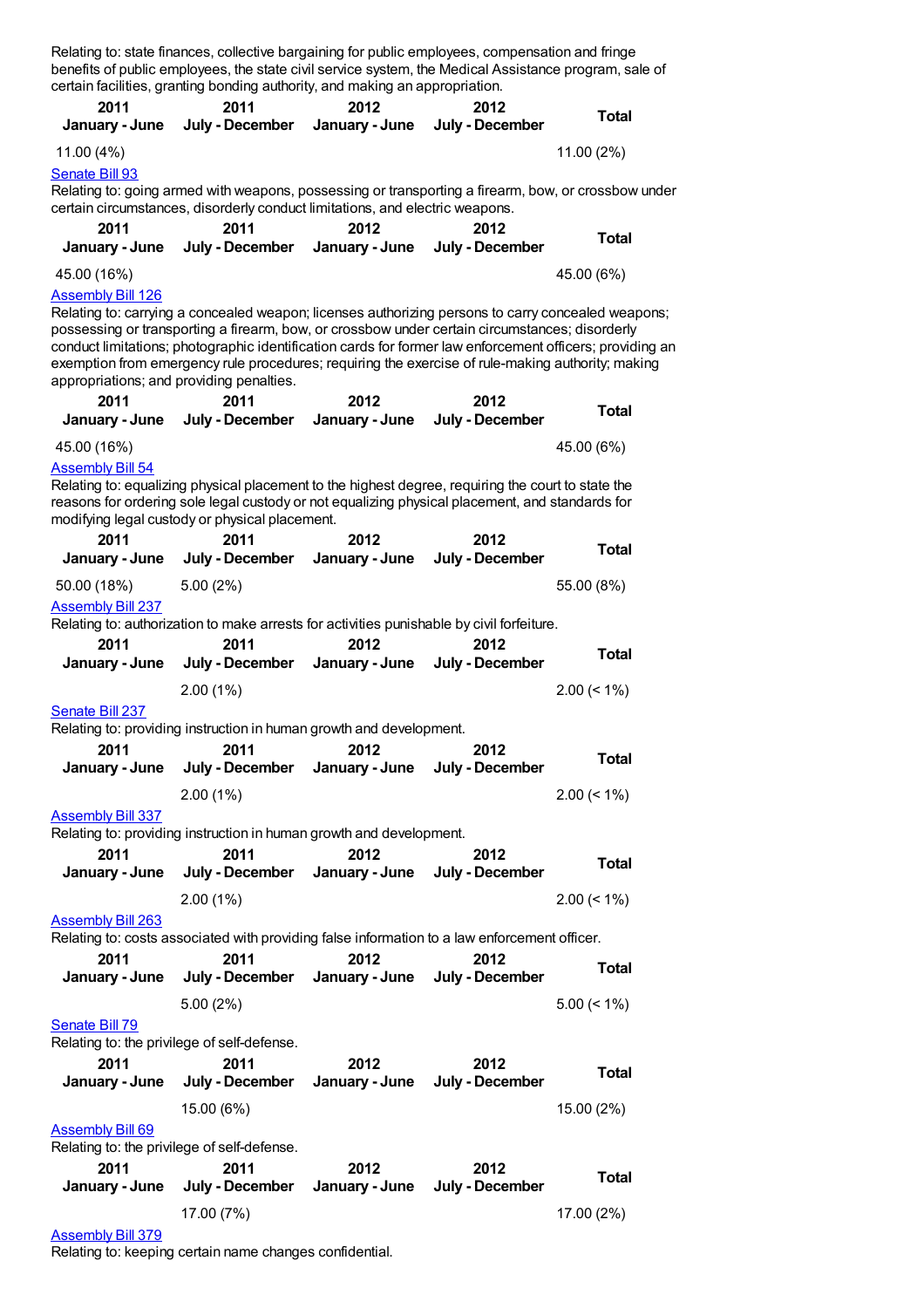| 2011                     | 2011                                                                                                      | 2012                       | 2012            | <b>Total</b>   |
|--------------------------|-----------------------------------------------------------------------------------------------------------|----------------------------|-----------------|----------------|
| January - June           | July - December                                                                                           | January - June             | July - December |                |
|                          | 17.00 (7%)                                                                                                | 5.00(4%)                   |                 | 22.00 (3%)     |
| <b>Assembly Bill 269</b> |                                                                                                           |                            |                 |                |
|                          | Relating to: prohibitions against contacting certain persons and providing penalties.                     |                            |                 |                |
| 2011                     | 2011                                                                                                      | 2012                       | 2012            |                |
| January - June           | July - December                                                                                           | January - June             | July - December | <b>Total</b>   |
|                          |                                                                                                           |                            |                 |                |
|                          | 24.00 (10%)                                                                                               | 10.00 (8%)                 |                 | 34.00 (5%)     |
| Senate Bill 177          |                                                                                                           |                            |                 |                |
|                          | Relating to: jurisdiction in matters relating to domestic abuse restraining orders and injunctions, child |                            |                 |                |
|                          | abuse restraining orders and injunctions, and harassment restraining orders and injunctions.              |                            |                 |                |
| 2011                     | 2011                                                                                                      | 2012                       | 2012            | <b>Total</b>   |
| January - June           | July - December                                                                                           | January - June             | July - December |                |
|                          | 29.00 (12%)                                                                                               | 6.00(5%)                   |                 | 35.00 (5%)     |
| <b>Assembly Bill 247</b> |                                                                                                           |                            |                 |                |
|                          | Relating to: jurisdiction in matters relating to domestic abuse restraining orders and injunctions, child |                            |                 |                |
|                          | abuse restraining orders and injunctions, and harassment restraining orders and injunctions.              |                            |                 |                |
| 2011                     | 2011                                                                                                      | 2012                       | 2012            | Total          |
| January - June           | July - December                                                                                           | January - June             | July - December |                |
|                          | 32.00 (13%)                                                                                               | 7.00(6%)                   |                 | 39.00 (5%)     |
| <b>Assembly Bill 232</b> |                                                                                                           |                            |                 |                |
|                          | Relating to: rights of crime victims and witnesses.                                                       |                            |                 |                |
| 2011                     | 2011                                                                                                      | 2012                       | 2012            |                |
| January - June           | July - December                                                                                           | January - June             | July - December | <b>Total</b>   |
|                          |                                                                                                           |                            |                 |                |
|                          | 56.00 (23%)                                                                                               | 19.00 (16%)                |                 | 75.00 (10%)    |
| <b>Assembly Bill 175</b> |                                                                                                           |                            |                 |                |
|                          | Relating to: requiring persons who violate certain restraining orders or injunctions to be monitored by   |                            |                 |                |
| penalty.                 | a global positioning system, granting rule-making authority, making an appropriation, and providing a     |                            |                 |                |
| 2011                     | 2011                                                                                                      | 2012                       | 2012            |                |
|                          |                                                                                                           |                            |                 |                |
|                          |                                                                                                           |                            |                 | <b>Total</b>   |
| January - June           | July - December                                                                                           | January - June             | July - December |                |
|                          |                                                                                                           | 1.00(1%)                   |                 | $1.00 \le 1\%$ |
| <b>Assembly Bill 449</b> |                                                                                                           |                            |                 |                |
|                          | Relating to: increased penalty for repeated domestic abuse offenses and providing a penalty.              |                            |                 |                |
| 2011                     | 2011                                                                                                      | 2012                       | 2012            |                |
| January - June           | July - December                                                                                           | January - June             | July - December | Total          |
|                          |                                                                                                           |                            |                 |                |
|                          |                                                                                                           | 1.00(1%)                   |                 | $1.00 \le 1\%$ |
| Senate Bill 104          |                                                                                                           |                            |                 |                |
|                          | Relating to: requiring persons who violate certain restraining orders or injunctions to be monitored by   |                            |                 |                |
| penalty.                 | a global positioning system, granting rule-making authority, making an appropriation, and providing a     |                            |                 |                |
| 2011                     | 2011                                                                                                      | 2012                       | 2012            |                |
|                          |                                                                                                           |                            | July - December | <b>Total</b>   |
| January - June           | July - December                                                                                           | January - June             |                 |                |
|                          |                                                                                                           | 1.00(1%)                   |                 | $1.00 (< 1\%)$ |
| Senate Bill 350          |                                                                                                           |                            |                 |                |
|                          | Relating to: increased penalty for repeated domestic abuse offenses and providing a penalty.              |                            |                 |                |
| 2011                     | 2011                                                                                                      | 2012                       | 2012            | Total          |
| January - June           | July - December                                                                                           | January - June             | July - December |                |
|                          |                                                                                                           | $1.00(1\%)$                |                 | $1.00 \le 1\%$ |
| Senate Bill 544          |                                                                                                           |                            |                 |                |
|                          | Relating to: keeping certain name changes confidential.                                                   |                            |                 |                |
| 2011                     | 2011                                                                                                      | 2012                       | 2012            |                |
| January - June           | July - December                                                                                           | January - June             | July - December | <b>Total</b>   |
|                          |                                                                                                           |                            |                 |                |
|                          |                                                                                                           | 1.00(1%)                   |                 | $1.00 \le 1\%$ |
| Senate Bill 399          |                                                                                                           |                            |                 |                |
|                          | Relating to: the admissibility of hearsay evidence at a preliminary examination.                          |                            |                 |                |
| 2011                     | 2011                                                                                                      | 2012                       | 2012            | <b>Total</b>   |
| January - June           | July - December                                                                                           | January - June<br>2.00(2%) | July - December | $2.00 (< 1\%)$ |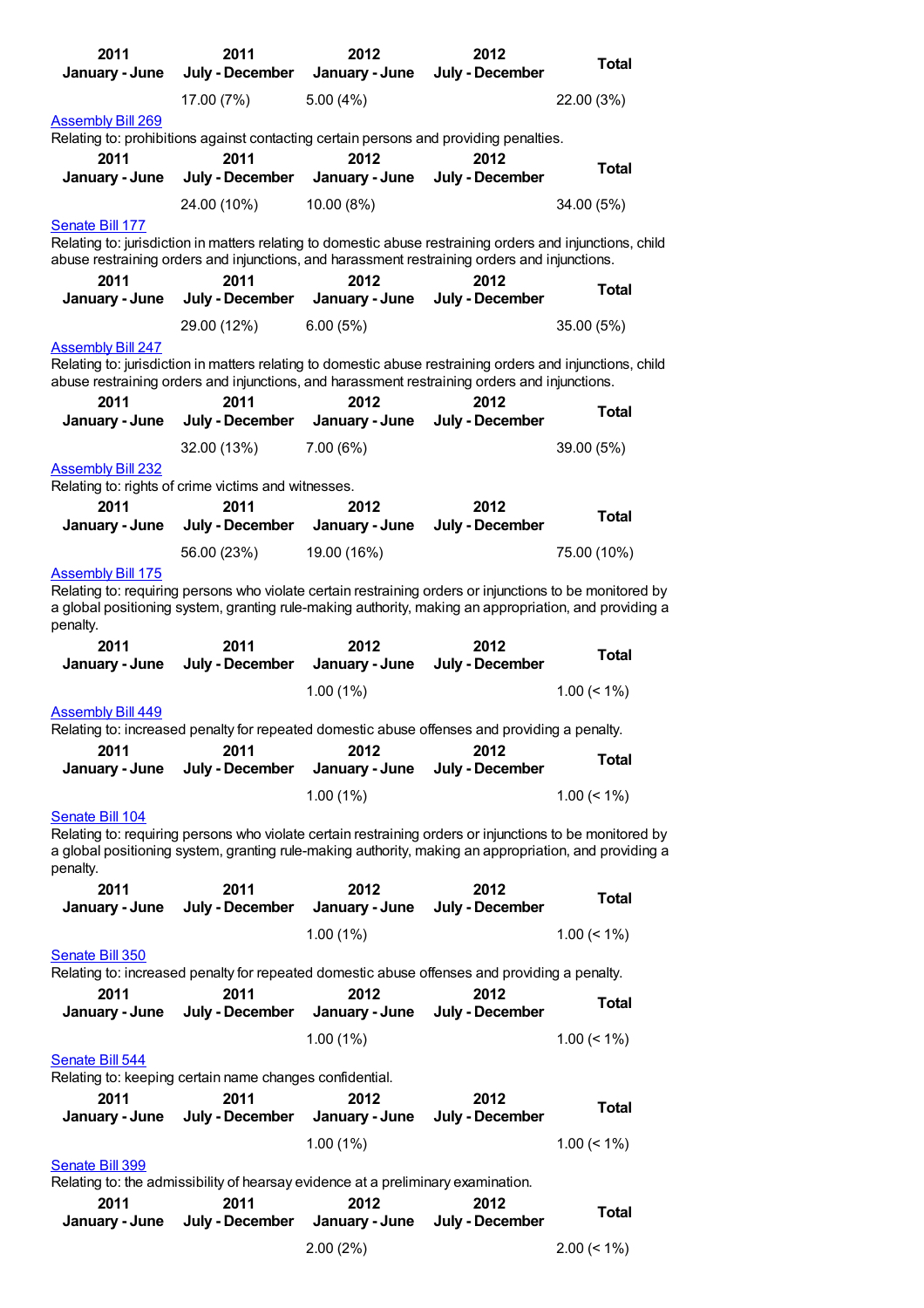| Senate Bill 507                                   | parenthood as a contributing factor to child abuse and neglect.                  |                                        | Relating to: requiring the Child Abuse and Neglect Prevention Board to emphasize nonmarital                                                                                                                   |                |
|---------------------------------------------------|----------------------------------------------------------------------------------|----------------------------------------|---------------------------------------------------------------------------------------------------------------------------------------------------------------------------------------------------------------|----------------|
| 2011                                              | 2011                                                                             | 2012                                   | 2012                                                                                                                                                                                                          | <b>Total</b>   |
| January - June                                    | July - December                                                                  | January - June                         | July - December                                                                                                                                                                                               |                |
|                                                   |                                                                                  | 2.00(2%)                               |                                                                                                                                                                                                               | $2.00 \le 1\%$ |
| <b>Assembly Bill 488</b>                          | Relating to: establishing an assistant district attorney pay progression plan.   |                                        |                                                                                                                                                                                                               |                |
| 2011<br>January - June                            | 2011                                                                             | 2012<br>July - December January - June | 2012<br>July - December                                                                                                                                                                                       | <b>Total</b>   |
|                                                   |                                                                                  |                                        |                                                                                                                                                                                                               |                |
|                                                   |                                                                                  | 4.00(3%)                               |                                                                                                                                                                                                               | $4.00 \le 1\%$ |
| <b>Assembly Bill 509</b>                          | Relating to: the admissibility of hearsay evidence at a preliminary examination. |                                        |                                                                                                                                                                                                               |                |
| 2011                                              | 2011                                                                             | 2012                                   | 2012                                                                                                                                                                                                          |                |
| January - June                                    | July - December                                                                  | January - June                         | July - December                                                                                                                                                                                               | <b>Total</b>   |
|                                                   |                                                                                  | 4.00 (3%)                              |                                                                                                                                                                                                               | 4.00 $(< 1\%)$ |
| Senate Bill 394                                   |                                                                                  |                                        |                                                                                                                                                                                                               |                |
|                                                   | Relating to: establishing an assistant district attorney pay progression plan.   |                                        |                                                                                                                                                                                                               |                |
| 2011                                              | 2011                                                                             | 2012                                   | 2012                                                                                                                                                                                                          | <b>Total</b>   |
| January - June                                    | July - December                                                                  | January - June                         | July - December                                                                                                                                                                                               |                |
|                                                   |                                                                                  | 4.00(3%)                               |                                                                                                                                                                                                               | 4.00 $($ < 1%) |
| <b>Assembly Bill 646</b>                          | procedure, crime victim compensation, and providing a penalty.                   |                                        | Relating to: prosecution time limits for the offense of trafficking a child, possession of child<br>pornography, termination of parental rights after committing the offense of trafficking a child, criminal |                |
| 2011                                              | 2011                                                                             | 2012                                   | 2012                                                                                                                                                                                                          | <b>Total</b>   |
| January - June                                    |                                                                                  | July - December January - June         | July - December                                                                                                                                                                                               |                |
|                                                   |                                                                                  | 5.00(4%)                               |                                                                                                                                                                                                               | $5.00 \le 1\%$ |
| <b>Assembly Bill 299</b><br>enforcement officers. |                                                                                  |                                        | Relating to: law enforcement officers and firearms in school zones and certain injunctions against law                                                                                                        |                |
| 2011<br>January - June                            | 2011<br>July - December                                                          | 2012<br>January - June                 | 2012<br>July - December                                                                                                                                                                                       | <b>Total</b>   |
|                                                   |                                                                                  | 6.00(5%)                               |                                                                                                                                                                                                               | $6.00 \le 1\%$ |
| <b>Assembly Bill 561</b>                          | imposing a moratorium on eviction actions.                                       |                                        | Relating to: miscellaneous landlord-tenant provisions and prohibiting a local government from                                                                                                                 |                |
| 2011<br>January - June                            | 2011<br>July - December                                                          | 2012<br>January - June                 | 2012<br>July - December                                                                                                                                                                                       | <b>Total</b>   |
|                                                   |                                                                                  | 10.00 (8%)                             |                                                                                                                                                                                                               | 10.00 (1%)     |
| Senate Bill 466                                   | imposing a moratorium on eviction actions.                                       |                                        | Relating to: miscellaneous landlord-tenant provisions and prohibiting a local government from                                                                                                                 |                |
| 2011<br>January - June                            | 2011<br>July - December                                                          | 2012<br>January - June                 | 2012<br>July - December                                                                                                                                                                                       | <b>Total</b>   |
|                                                   |                                                                                  |                                        |                                                                                                                                                                                                               |                |

### **Lobbying Effort On Budget Bill Subjects**

| <b>Children and Families: Children and Families</b> |                         |                          |                         |            |  |
|-----------------------------------------------------|-------------------------|--------------------------|-------------------------|------------|--|
| 2011<br>January - June                              | 2011<br>July - December | 2012<br>· January - June | 2012<br>Julv - December | Total      |  |
| 56.00 (20%)                                         |                         |                          |                         | 56.00 (8%) |  |

### **Lobbying Effort On Topics Not Yet Assigned A Bill Or Rule Number**

[Jurisdictional](https://lobbying.wi.gov/What/TopicInformation/2011REG/Information/24017?tab=Efforts) statutes relating to restraining orders.

| 2011<br>2011<br>2012<br>2012 | Total |
|------------------------------|-------|
|------------------------------|-------|